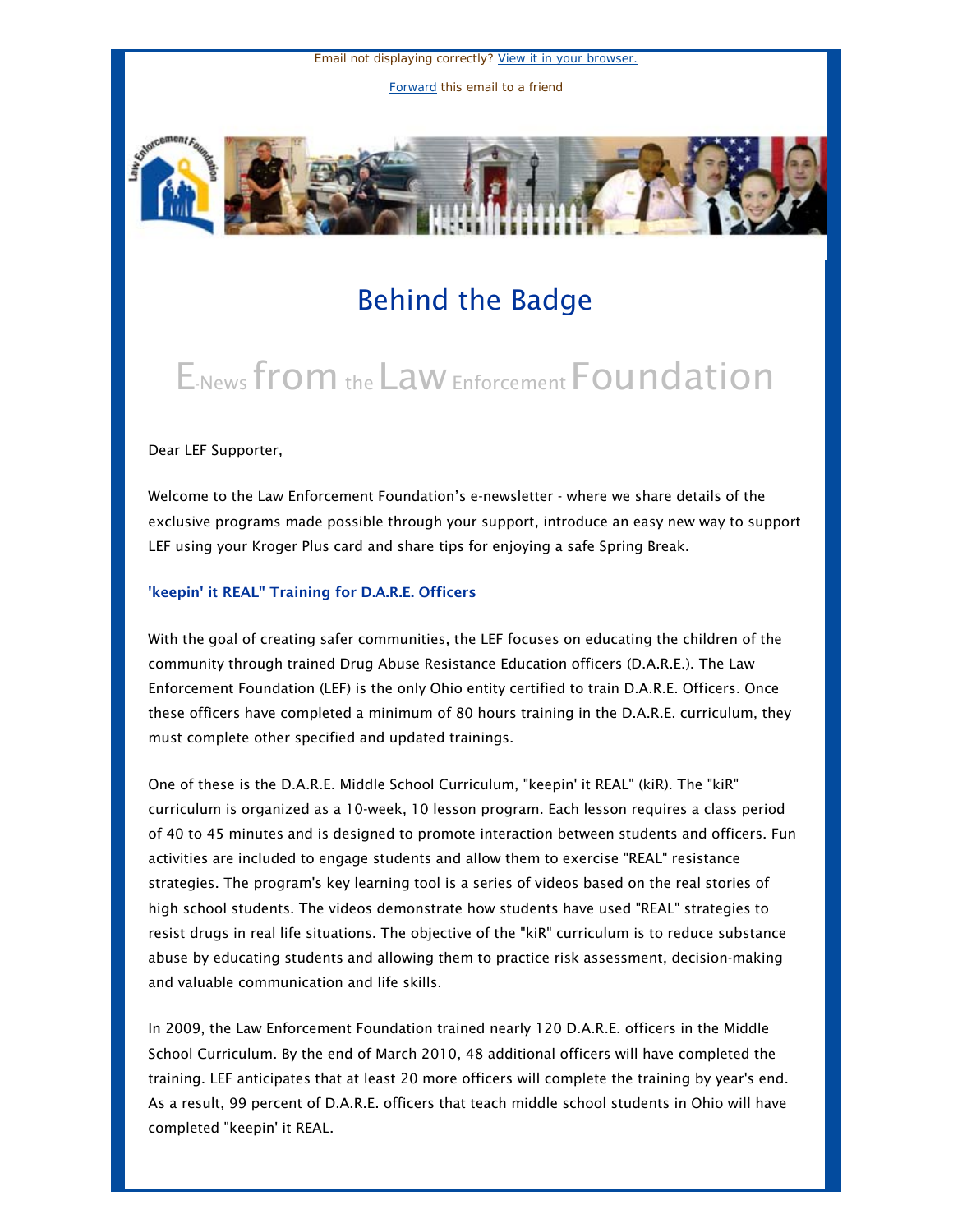Detailed information about "kiR" can be found on the SAMHSA National Registry of Evidence-based Programs and Practices (NREPP) [Web site](http://lef-oh.us1.list-manage.com/track/click?u=cae15d65024df1c29f350ea33&id=937e96ee96&e=5e0af12557).

### The Need for D.A.R.E.

Kids need more than a public service announcement to stay drug-free. The long-term vision of the Law Enforcement Foundation is to have a positive impact on students, resulting in youth who are free from drugs, alcohol and violence. The goal of D.A.R.E. is to positively affect students' knowledge, attitudes and behaviors, which will ultimately increase the number of young people who do not use or abuse alcohol, tobacco, marijuana, and inhalants.

Drug and alcohol use and abuse are still highly prevalent among teens, and the age of experimentation is getting younger. Alcohol-related accidents are the leading cause of death among people 15 to 24 years of age. Research shows that by age eighteen, when most kids graduate from high school, 90 percent of them have experimented with alcohol.

A University of Michigan study (January 2007) found that the number of teens who use prescription narcotics, tranquillizers and sedatives not prescribed to them is on the rise. D.A.R.E. lessons explain the dangers of trying and mixing drugs that were not prescribed to you.

As a result of your generous donations, the Law Enforcement Foundation provides the D.A.R.E. Officer training at no charge to Ohio's police departments. In addition to drug and alcohol prevention education, the D.A.R.E. Officers in your local schools teach students about Internet safety, bullying, gangs and peer pressure as well as positive decision-making skills, personal responsibility, and conflict resolution skills. In Ohio, 355 police officers are certified to teach D.A.R.E. in 68 of Ohio's 88 counties.

D.A.R.E. Officer Training (DOT) is one of the programs that is exclusive to the Law Enforcement Foundation. If you are interested in sponsoring the DOT program or a DOT student, please contact Donna Braxton at [donna.braxton@oacp.org](mailto:donna.braxton@oacp.org;) or 614-761-4630.

#### Attention all Kroger Plus Card Holders

Earning money for LEF is now easier than ever before! Starting April 1, simply register your Kroger Plus Card online as a Law Enforcement Foundation (LEF) supporter. Simply shop, use your registered Kroger Plus Card and LEF will receive a check each quarter. Funds are raised with each transaction you make!

Follow these easy steps to use the Kroger Community Rewards program:

- 1. Register online at [krogercommunityrewards.com](http://lef-oh.us1.list-manage.com/track/click?u=cae15d65024df1c29f350ea33&id=3defbedbc7&e=5e0af12557). Be sure to have your Kroger Plus card handy.
- 2. If, like most participants, you are a new online customer, you must click on SIGN UP TODAY in the "New Customer" box.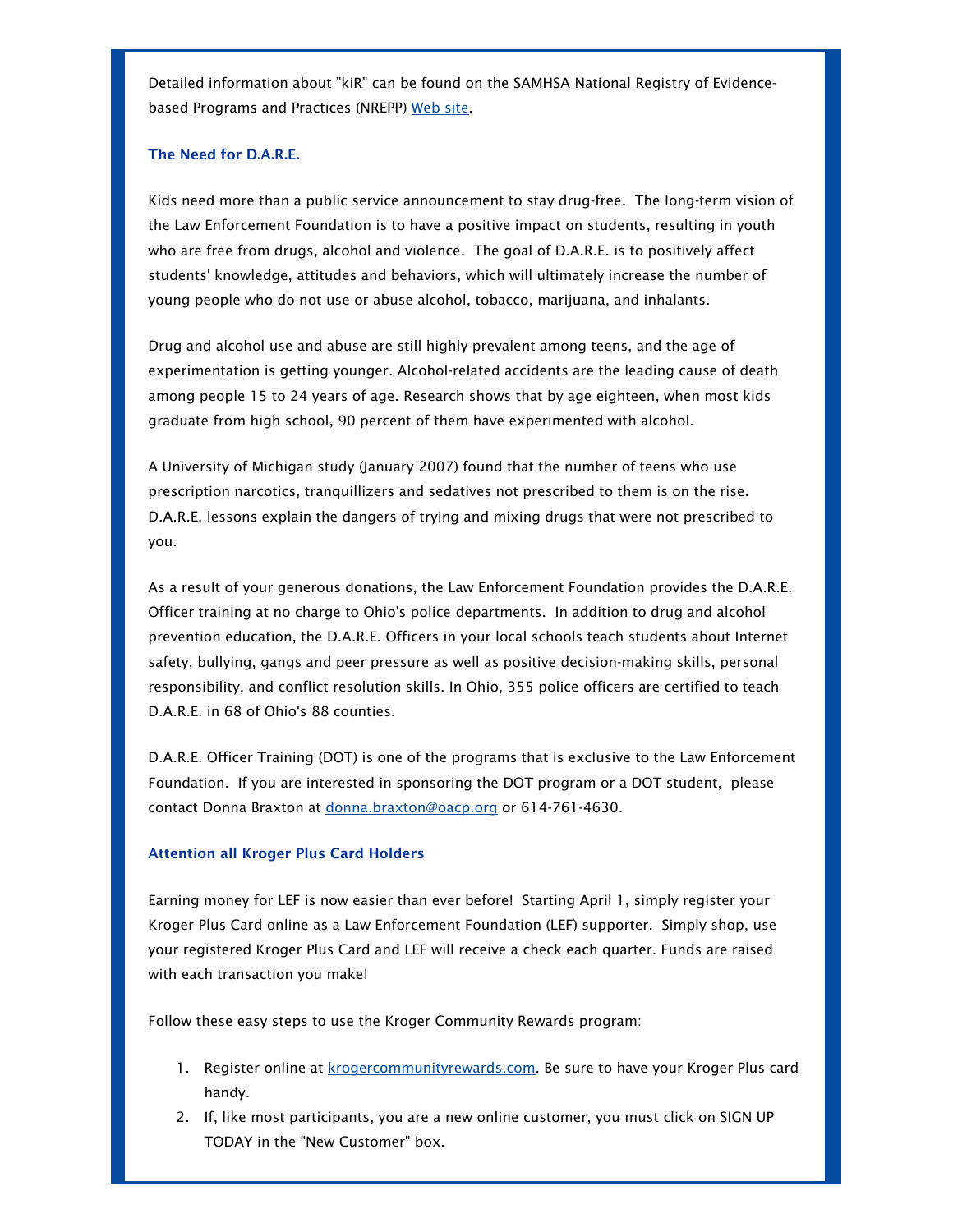- 3. Sign up for a Kroger Rewards Account by entering your ZIP code, clicking on favorite store, entering your e-mail address, creating a password and agreeing to the terms and conditions
- 4. You will then get a message to check your e-mail inbox to activate your account.
- 5. Go to your e-mail inbox and click on the link within the body of the email.
- 6. Click on My Account and use your e-mail address and password to proceed to the next step.
- 7. Click on Edit Kroger Community Rewards information (2nd box down on right hand side) and input your Kroger Plus card number.
- 8. Update or confirm your information.
- 9. Enter the Law Enforcement Foundation's name or Non-Profit Organization number (83508), select our name from list and click on confirm.
- 10. To verify you are enrolled correctly, you will see the Law Enforcement Foundation's name on the right side of your information page.
- 11. REMEMBER, purchases will not count for the Law Enforcement Foundation until after you register your card.
- 12. For each purchase to count toward donations, you must swipe your registered Kroger Plus card or use the phone number that is related to your registered Kroger Plus card when shopping.
- 13. If you usually use your phone number at the register, call 877-576-7587 to get your Kroger Plus card number.

### Safety Tip of the Month

As the final days of winter wind down, many of us head somewhere warmer for Spring Break. While most vacations are enjoyable and uneventful, you could be exposed to risks ranging from sunburn to robbery. Here are some tips to keep you and your family safe and healthy on vacation:

- 1. Choose your destination wisely by researching your destination. If traveling abroad, visit the Department of State's Web site , which provides entry requirements, currency regulations, unusual health conditions, and the crime and security situation for every country in the world.
- 2. If staying in a hotel, reserve a room that is above the ground floor and beneath the sixth floor. The first level is the easiest for thieves to break into, and fire ladders often don't reach beyond the sixth floor. Keep doors locked at all times and place valuables in a safe, if provided.
- 3. Make sure everyone is wearing sunscreen, even on overcast days, as the sun's rays still come through the clouds. Apply sunscreen of sun protection factor (SPF) 15 or greater, preferably waterproof, at least 30 minutes before going out so that the skin can absorb it. Reapply sunscreen at regular intervals according to the bottle's directions and after swimming or sweating.
- 4. Carry only the bare minimum of valuables. Bring only one or two major credit cards and/or traveler's checks. Do not carry cash. Don't pack anything you would hate to